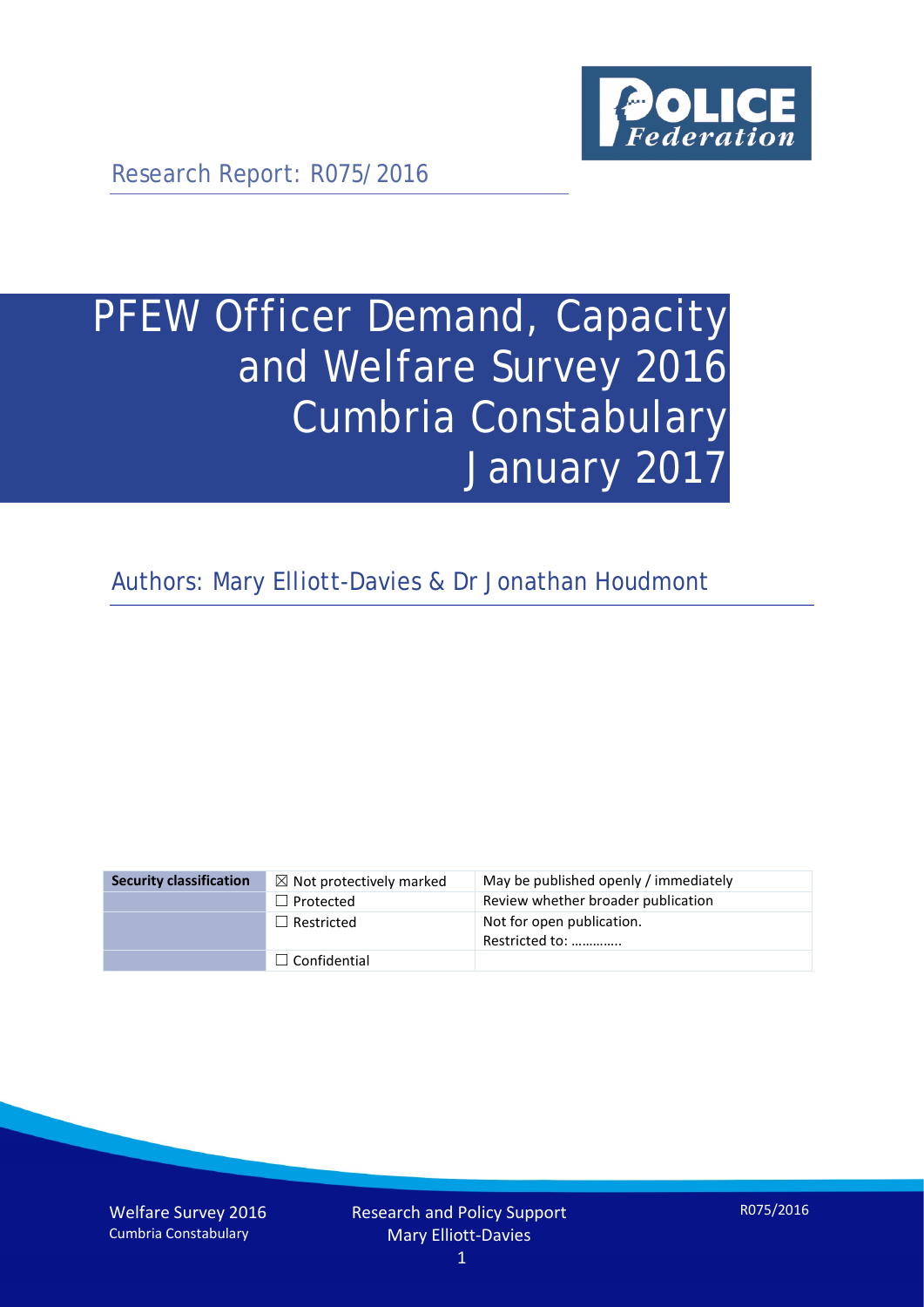# **1. FOREWORD**

#### **INTRODUCTION**

In recent times policing in England and Wales has experienced unprecedented budgetary cuts amount[i](#page-15-0)ng to an 18% real-term reduction since 2010.<sup>1</sup> The impact on police officer numbers has been considerable, with a 14% fall in officer numbers over a seven year period from a high of 143,734 in 2009<sup>[ii](#page-15-1)</sup> to 124,066 in March 2016.<sup>[iii](#page-15-2)</sup> Evidence from a focus group study conducted by the PFEW<sup>[iv](#page-15-3)</sup> highlighted that these reduction's may be having a negative effect on officers individual wellbeing. It was within this context that the 2016 PFEW Officer Demand, Capacity, and Welfare Survey took place.

This report provides a summary of responses to key questions from the 2016 PFEW Officer Demand, Capacity, and Welfare Survey from respondents in **Cumbria Constabulary**.

Where appropriate, details of average responses for the police service as a whole are also presented. However, differences between the national and local responses have not been tested statistically and therefore any differences reported are for guidance only and must be treated with caution.

Force rankings have not been included due to the vast range of response rates across forces (2.1% - 34.2%), making comparisons inappropriate without the application of inferential statistics to address the extreme variations in sample sizes (range: 34 -3909). In addition, forces with less than 100 respondents were not provided with a force level report as their sample size was too small to be representative of the force as a whole and may have enabled identification of individuals based on their demographics.

Please be aware that the total number of responses for each item may vary slightly as not all items were answered by all respondents, and all percentages are rounded to the nearest whole number. In addition, the actual differences between any and all groups may be quite small and these details should be considered when interpreting the data.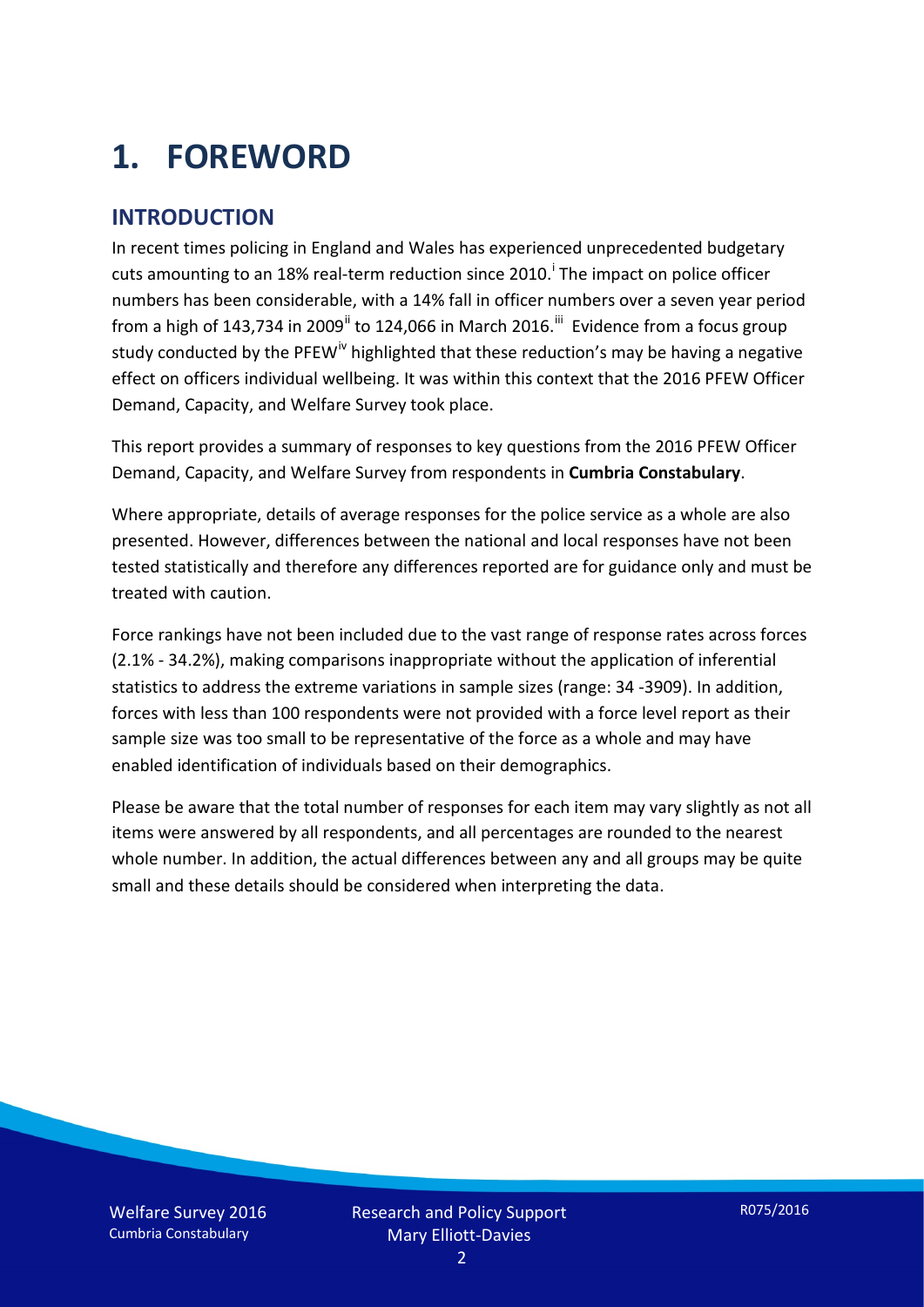#### **RESPONSE RATES AND DEMOGRAPHICS**

Survey responses were gathered over a four-week period in February 2016. All officers of the federated ranks in England and Wales were eligible to participate. Analyses were conducted on a sample of 16,841 responses drawn from all 43 forces across England and Wales.  $^1$  $^1$  The national response rate for the 2016 survey was 14%.

178 responses were received from Cumbria Constabulary, representing a response rate of around 16%.<sup>[2](#page-2-1)</sup> The margin of error for this report has been calculated using the size of the sample and the population. At a 95% confidence level, this force report has a 7% margin of error. If the margin of error is less than 5%, it can be considered to be within the normal bounds of academic rigor.<sup>[3](#page-2-2)</sup> If this threshold has not been met, the results from this report must be interpreted with caution.

Overall 1% of respondents (*N*=237) to the survey declined to state which force they belonged to. These responses have been included within the national data but are excluded from force-level analyses.

61% of responses from Cumbria Constabulary were received from male officers and 39% of responses were from female officers. In regards to rank, 75% of respondents from Cumbria Constabulary were Constables, 19% were Sergeants and 6% were Inspectors or Chief Inspectors. 0% of responses from Cumbria Constabulary were received from Black and Minority Ethnic (BME) officers.

-

<span id="page-2-0"></span> $1$  Data were removed where the respondent indicated they were not currently a police officer or they gave implausible answers – for full exclusion criteria, please see Houdmont & Elliott-Davies (2016).<br><sup>2</sup> Based on March 2016 Home Office figures of officer headcount.

<span id="page-2-1"></span>

<span id="page-2-2"></span> $3$  The generally accepted academic standards is a 95% confidence level with a 5% (or less) margin of error.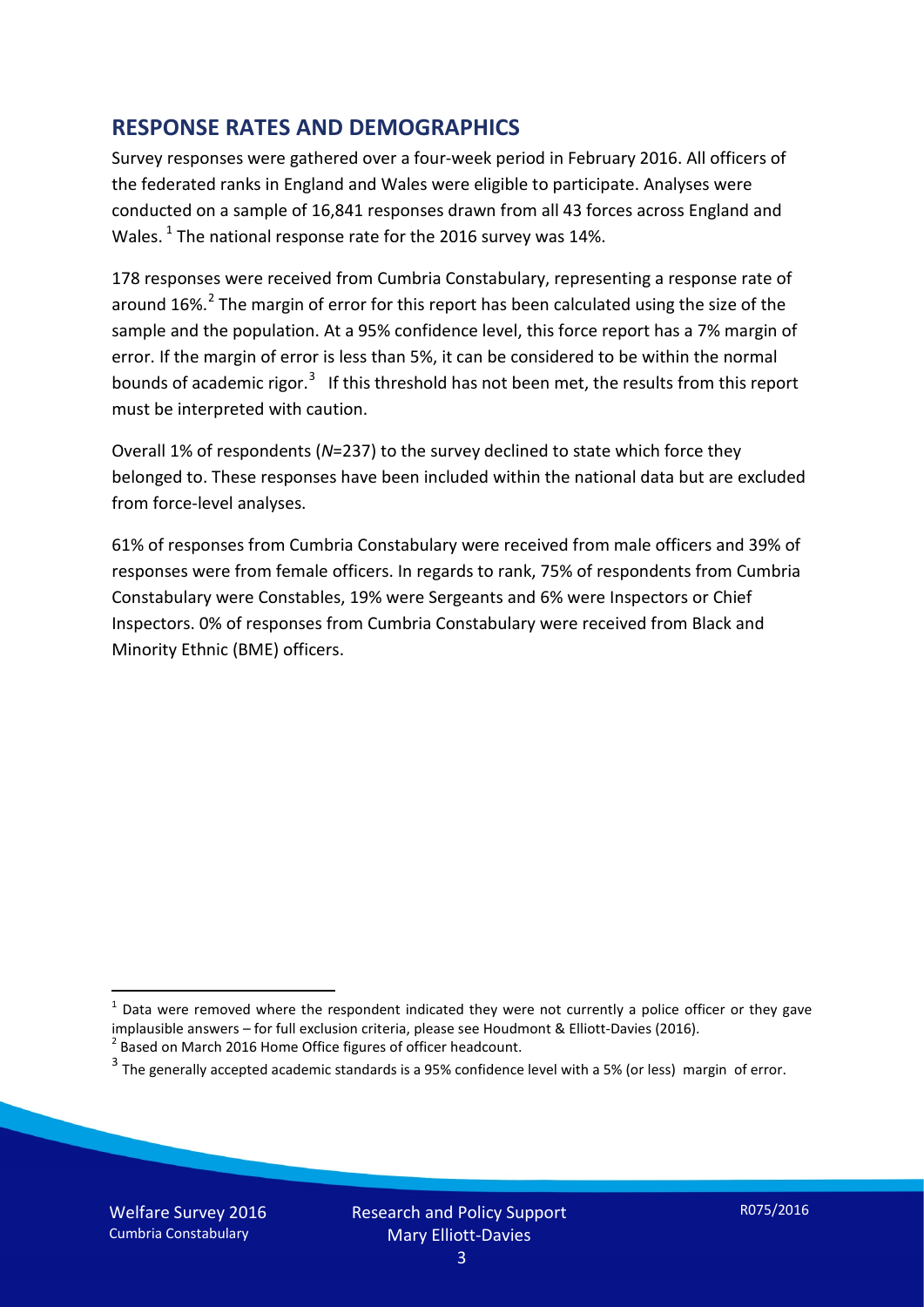# **2. DEMAND**

## **2.1. WORKLOAD**

73% of respondents from Cumbria Constabulary told us that their workload is currently too high. This was higher than the proportion of national respondents who reported their workload was too high (66%).

### **2.2. HSE MANAGEMENT STANDARDS**

The UK Health and Safety Executive published the Management Standards Indicator Tool (MSIT) to assist organisations in the assessment of workers exposure to dimensions of the psychosocial work en[v](#page-15-4)ironment that, if not properly managed, can lead to harm to health.<sup>v</sup> The 25-item version of the MSIT<sup>[vi](#page-15-5)</sup> contains four items that measure job demands.

35% of respondents from Cumbria Constabulary told us that they often or always have unachievable deadlines, and 49% that they have to neglect some tasks because they have too much to do. Findings for the MSIT job demand items for Cumbria Constabulary are presented in Figure 1 below.



#### *Figure 1. Cumbria Constabulary: HSE MSIT Job Demands*

Welfare Survey 2016 Cumbria Constabulary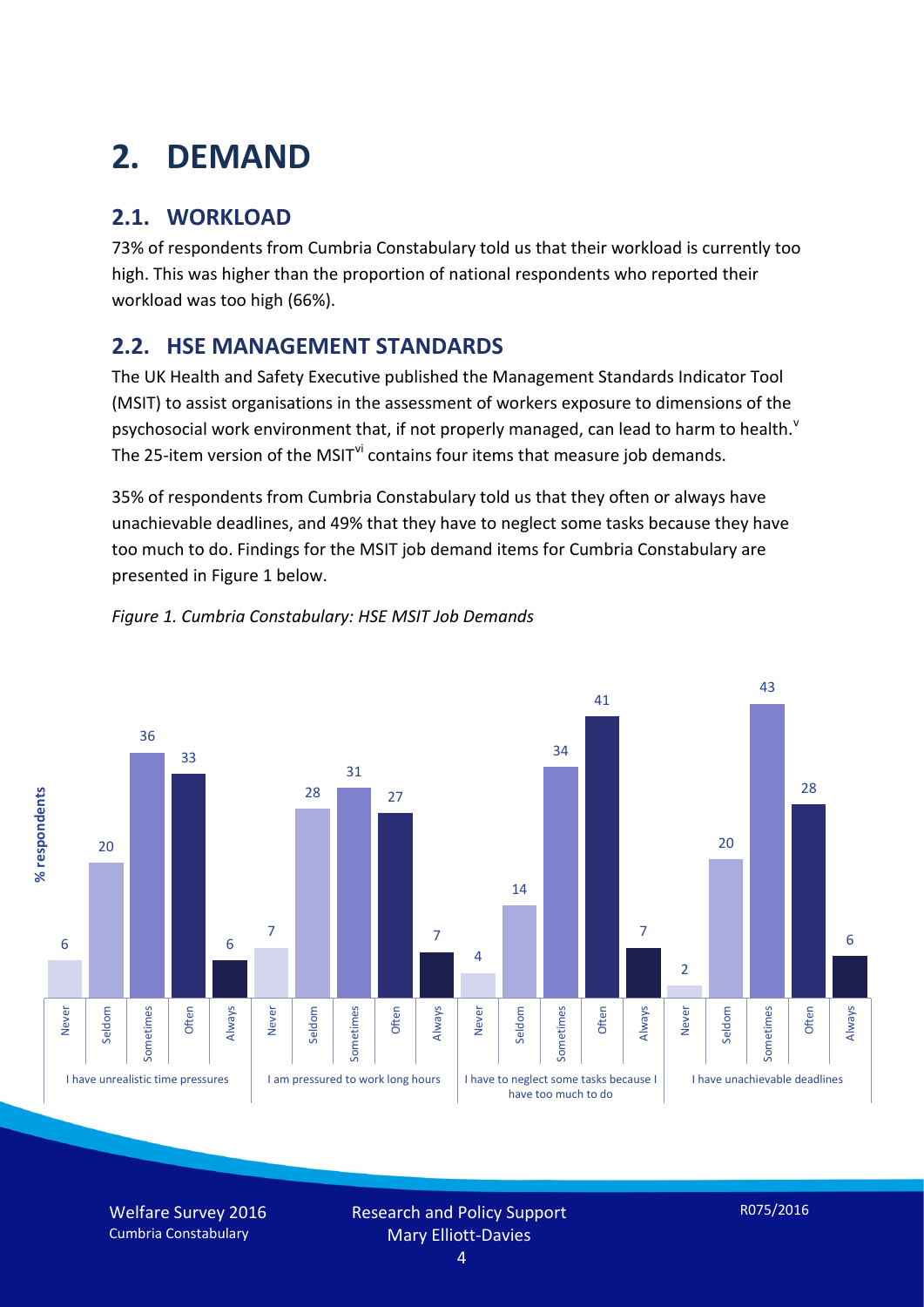#### **2.3. AMOUNT AND PACE OF WORK**

A set of statements were developed for the current study to assess aspects of job demands in regards to the amount and pace of work. Findings for Cumbria Constabulary are presented in Figure 2.





67% of respondents from Cumbria Constabulary *disagreed* or *strongly disagreed* that they were able to meet all of the conflicting demands on their time and 91% of respondents from Cumbria Constabulary *disagreed* or *strongly disagreed* that there are enough officers to manage all the demands made on their team/unit.

Welfare Survey 2016 Cumbria Constabulary

% respondents **% respondents**

> Research and Policy Support Mary Elliott-Davies

R075/2016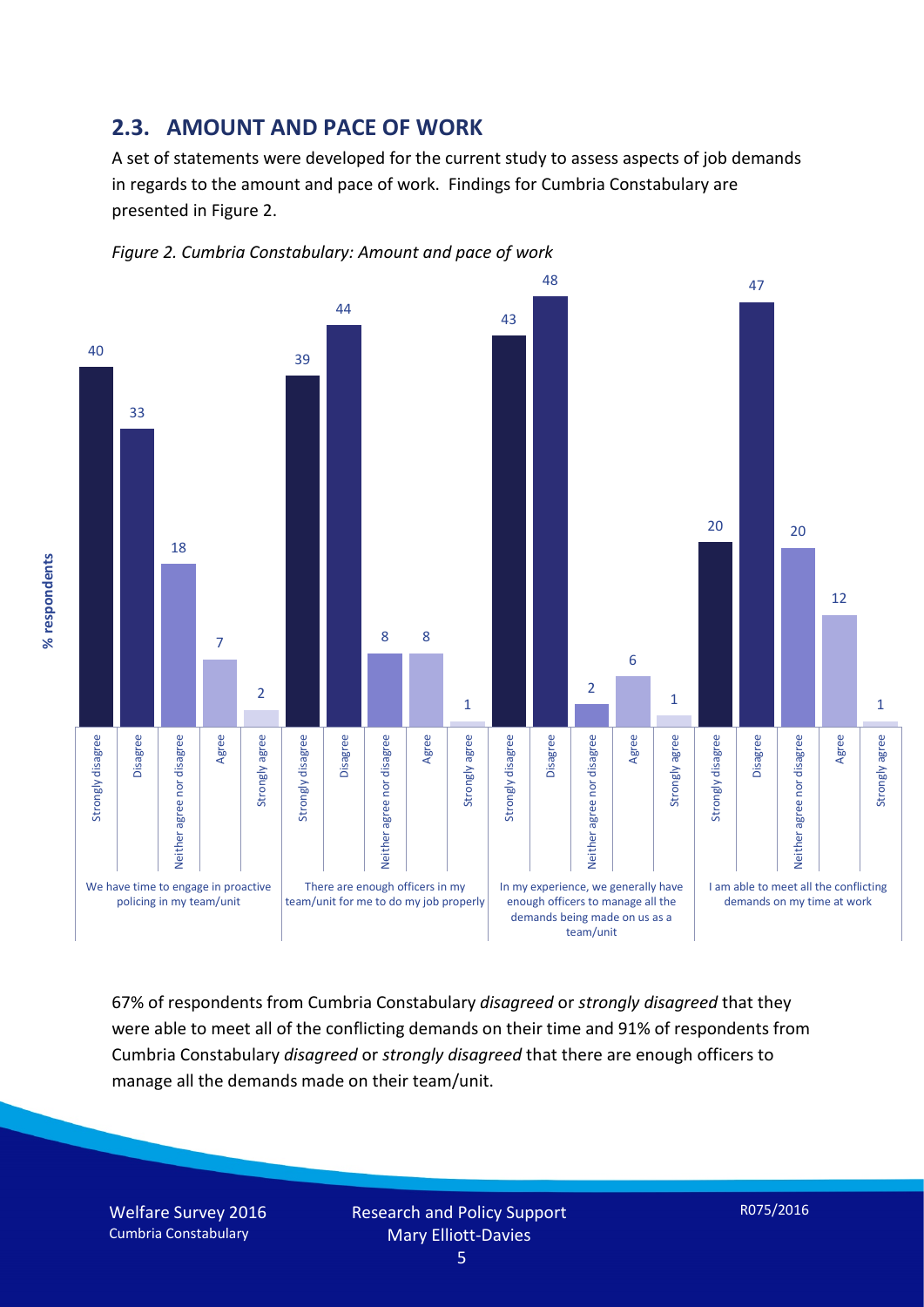# **3. CAPACITY**

#### **3.1. MINIMUM OFFICER STAFFING**

We asked respondents whether or not their team or unit has a minimum officer staffing level and 78% of respondents from Cumbria Constabulary indicated that their team or unit had a minimum officer staffing level. Among respondents whose team or unit had a minimum officer staffing level, 14% indicated that this level was achieved *never* or *rarely*.

#### **3.2. OFFICER STAFFING ARRANGEMENTS**

Respondents were asked whether they had been told how officer staffing levels in their team/unit were determined and whether they felt it was effective. 65% of respondents from Cumbria Constabulary indicated that they had not been told how officer staffing levels are determined, whilst 76% *disagreed* or *strongly disagreed* that the way officer staffing levels are determined seems to be effective. An additional set of statements were developed for this survey to assess aspects of capacity to meet job demands. Results for Cumbria Constabulary are below.





Welfare Survey 2016 Cumbria Constabulary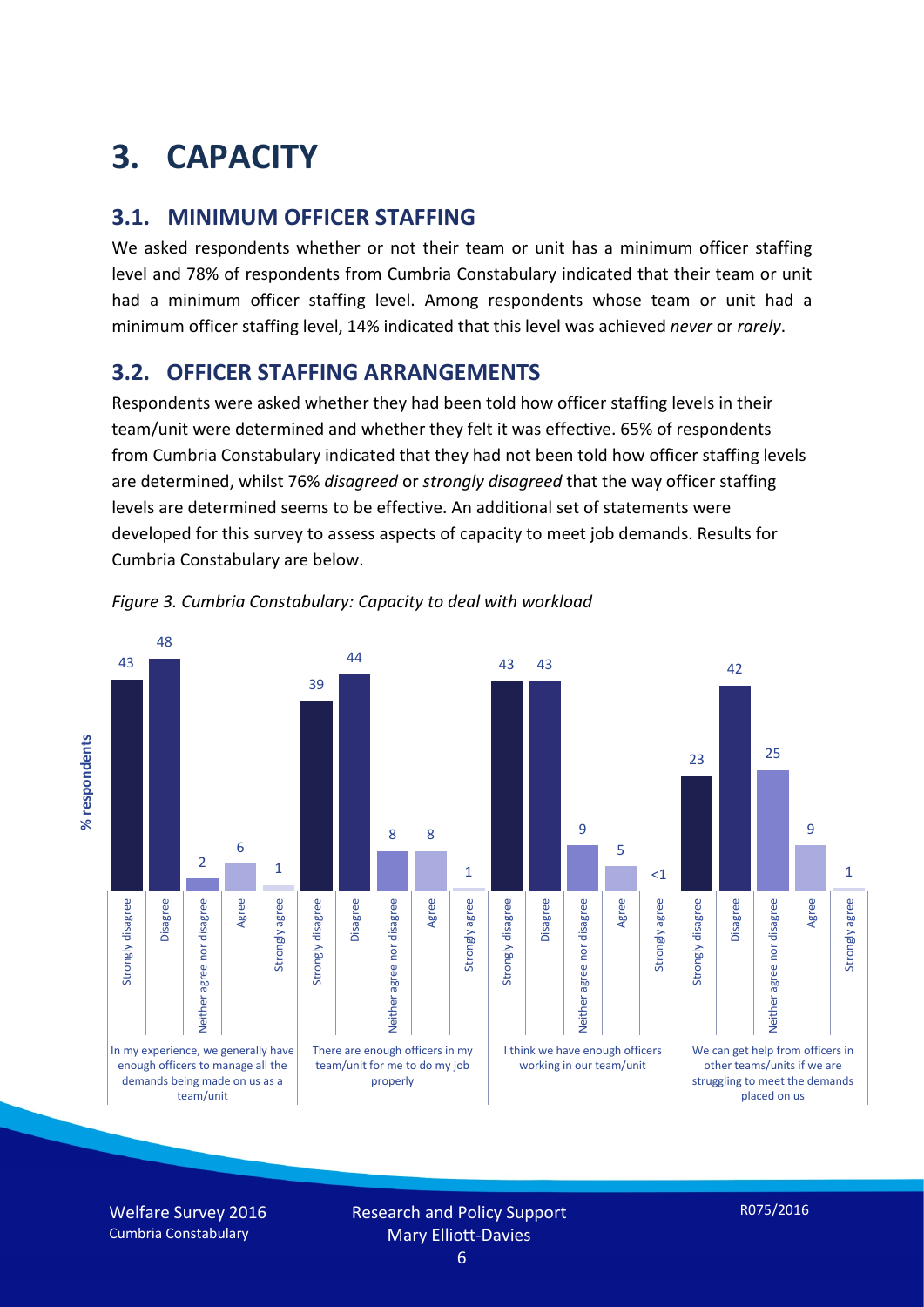## **4. WORK PATTERNS**

#### **4.1. SHIFTS**

Respondents were invited to indicate which of broad shift patterns they typically worked (indicated in Figure 4) and, to the nearest hour, how long their shifts are supposed to last.

0% of respondents from Cumbria Constabulary reported their formal shift duration was more than the 8-10 hours advised by the Health and Safety Executive<sup>[vii](#page-15-6)</sup> and the Police Negotiating Board. Vill

#### *Figure 4. Cumbria Constabulary: Shift rotation*



#### **4.2. SINGLE CREWING**

Among respondents from Cumbria Constabulary, for whom this item was applicable (*N*=*147*), 77% reported being single crewed either *often* or *always* over the previous 12 month period, this can be compared with 73% of respondents from the national sample.

#### **4.3. BREAKS, REST DAYS AND ANNUAL LEAVE**

48% of respondents from Cumbria Constabulary were *never* or *rarely* able to take their full rest break entitlement, and 75% reported having had two or more rest days cancelled in the previous 12 month period.

34% of respondents from Cumbria Constabulary told us that they have not been able to take their full annual leave entitlement in the previous 12 month period.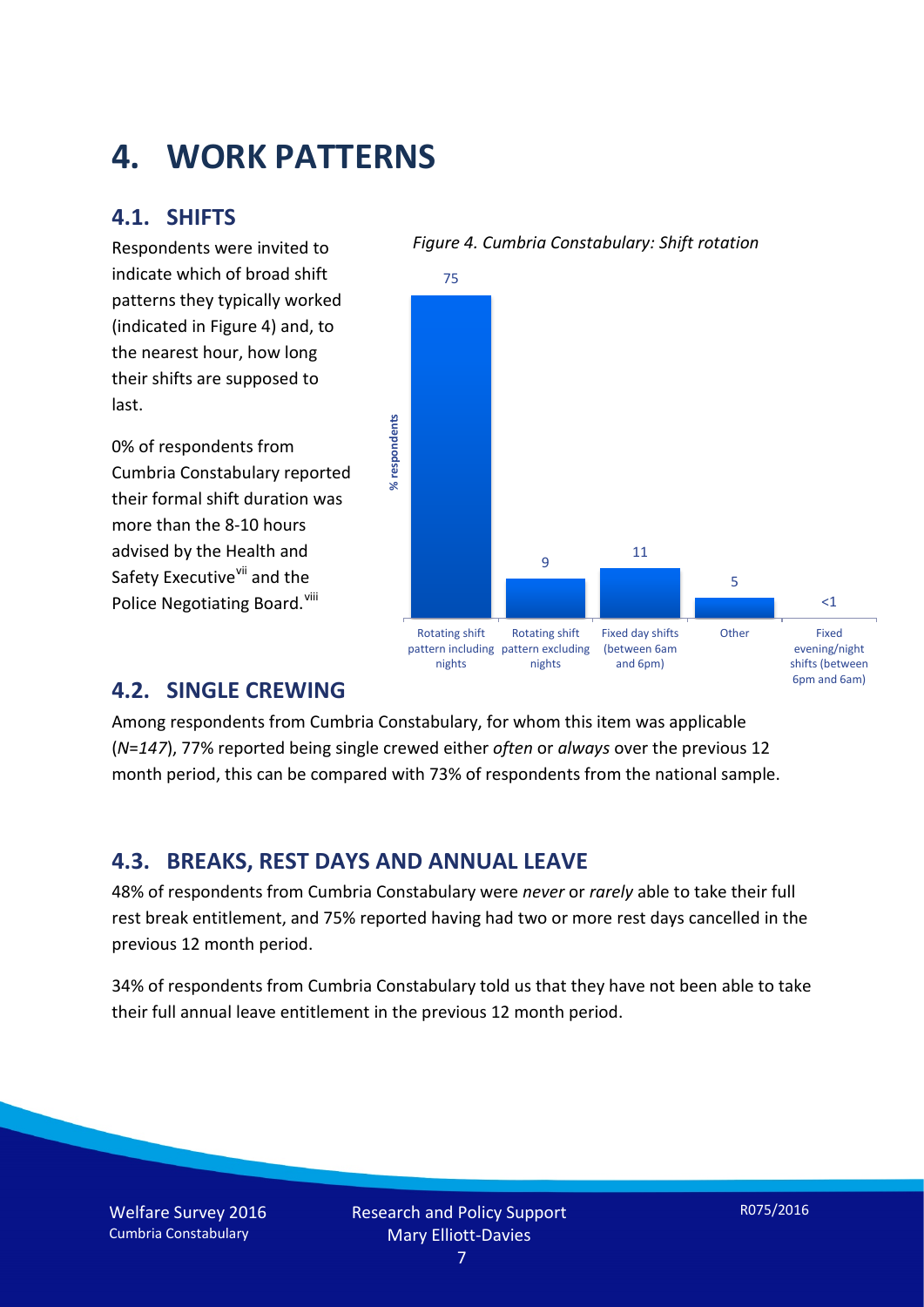# **5. MENTAL HEALTH AND WELLBEING**

### **5.1. SINGLE ITEM INDICATOR**

A top-level broad overview of mental wellbeing was established using an item that asked respondents to indicate whether they had experienced feelings of stress, low mood, anxiety, or other difficulties with their health and wellbeing over the last 12 months.

84% of respondents from Cumbria Constabulary indicated that they had experienced feelings of stress, low mood, anxiety, or other difficulties with their health and wellbeing over the last 12 months. 87% also indicated that these feelings were caused, or made worse by work.

#### **5.2. MENTAL WELLBEING**

Mental wellbeing can be broadly conceptualized as having two dimensions. The first concerns positive affect (i.e. pleasurable aspects of wellbeing such as feelings of optimism, cheerfulness, and relaxation). The second concerns psychological functioning (i.e. such as clear thinking, self-acceptance, personal development, competence, and autonomy).

To investigate mental wellbeing in more detail the two-dimensional structure of mental wellbeing described above was assessed using the short Warwick-Edinburgh Mental Wellbeing Scale.<sup>[ix](#page-15-8)</sup> The use of this scale, which has been widely used in a number of settings, helps us to measure the incidence of wellbeing in the police in a reliable way, allowing credible comparisons. The scale asks individuals to rate their experience during the last two weeks for seven positively framed statements.

Findings for the items for the short Warwick-Edinburgh Mental Wellbeing Scale for Cumbria Constabulary are presented in Figure 5 alongside those for the general public.

#### **5.3. HELP SEEKING**

A question was applied to identify those who had ever **sought help** for feelings of stress, low mood, anxiety, or any other difficulties with mental health and wellbeing. Examples of sources of help were provided including GP, occupational health department, psychologist, therapist, and counsellor.

39% of Cumbria Constabulary respondents had previously sought help for feelings of stress, low mood, anxiety or other difficulties with their mental health and wellbeing, of which 47% had done so within the last 12 months.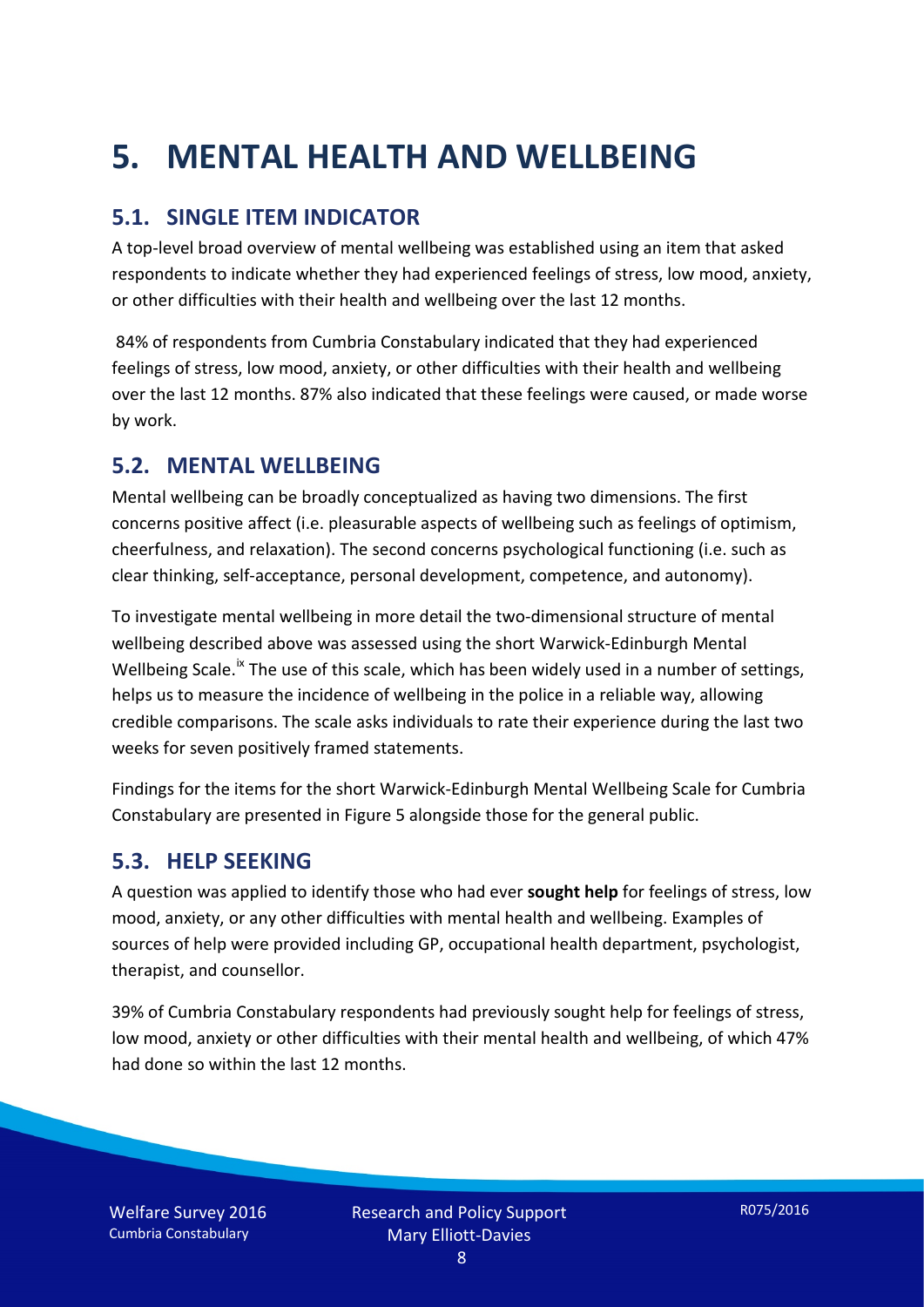



General Population: North West [England] Mental Wellbeing Survey (2012-23) Local Response: PFEW Welfare Survey (2016)

#### **5.4. STRESS**

Work related stress was measured using a single-item measure. 37% of respondents from Cumbria Constabulary presented with a non-diagnostic case of work-related stress.<sup>[x](#page-15-9)</sup> Stress outside of work was assessed using an adaptation of the work-related stress measure. 7% of respondents from Cumbria Constabulary presented with a non-diagnostic case of stress outside of work.

Welfare Survey 2016 Cumbria Constabulary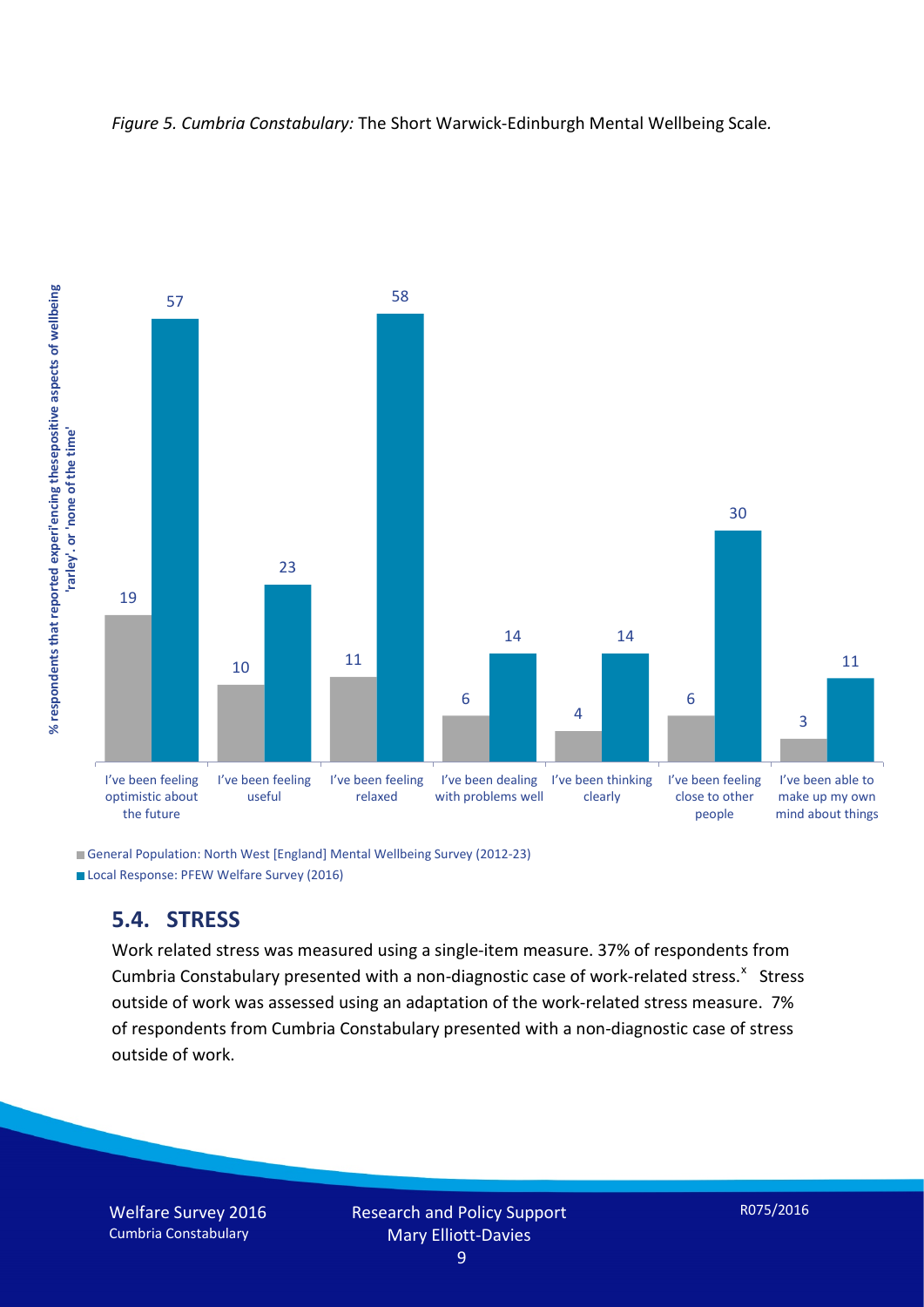# **6. ORGANISATIONAL SUPPORT: MENTAL HEALTH & WELLBEING**

Participants who indicated that they had sought help for difficulties with mental health and wellbeing were presented with additional questions concerning disclosure to a line manager.

#### **6.1. DISCLOSURE**

53% of respondents reported that they had disclosed seeking mental health and wellbeing support to their line managers.

#### **6.2. REASONS FOR NON-DISCLOSURE**

Respondents who did not disclose that they were seeking mental health and wellbeing support were asked to indicate why. Findings are presented in Figure 6 below. Respondents were able to cite as many reasons as applicable.

#### *Figure 6. Cumbria Constabulary: Reasons for non-disclosure*



Reasons for non-disclosure

#### **D**Other

- I didn't want to be treated differently (in a negative way)
- I It wasn't affecting my work so I didn't feeli like I needed to
- I thought it would negatively affect my opportunities for promotion and/or specialisation
- I was worried that my other colleagues would find out

Welfare Survey 2016 Cumbria Constabulary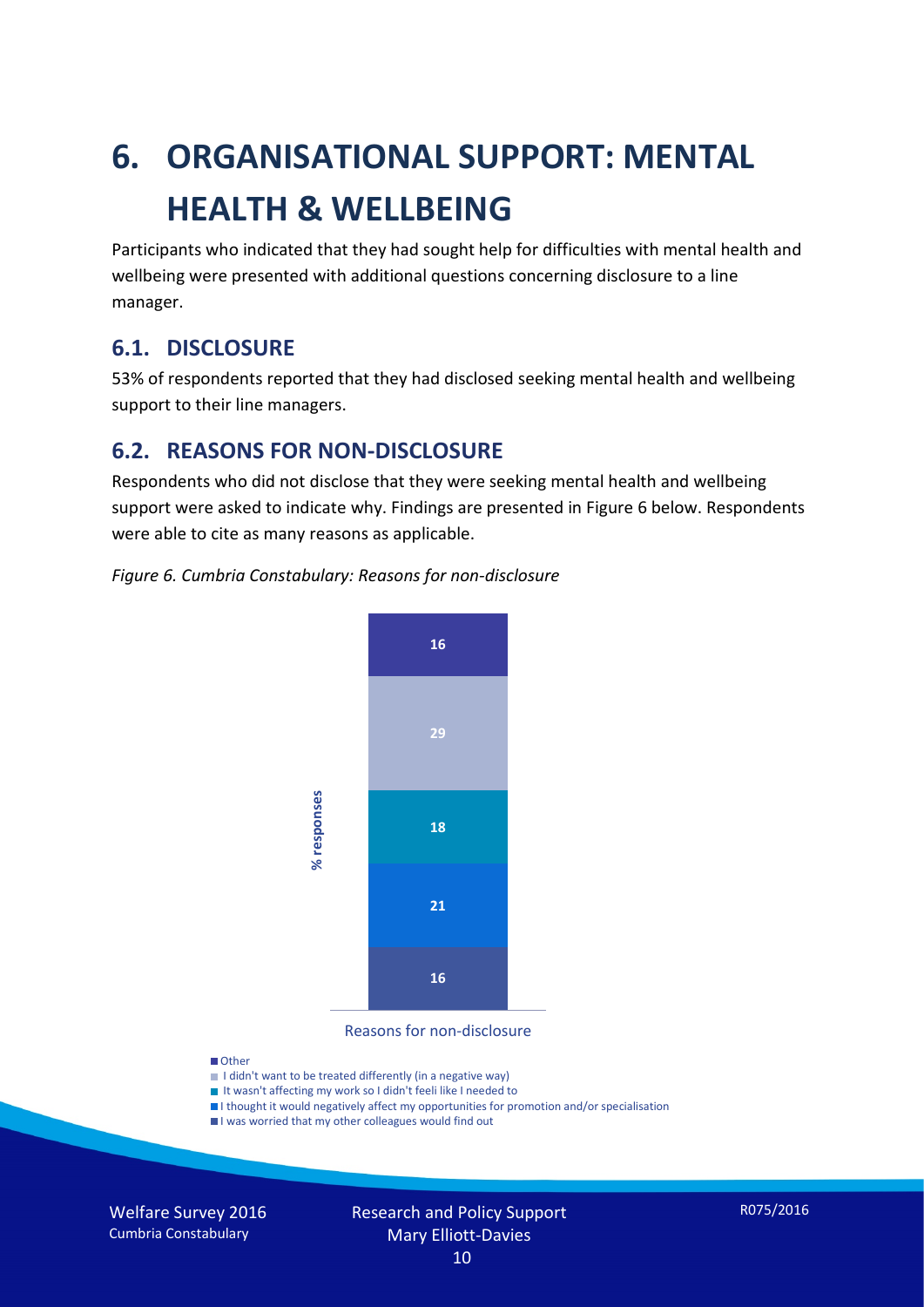#### **6.3. LOCAL ATTITUDES TO MENTAL HEALTH AND WELLBEING**

All respondents were asked about the attitude of the police service towards mental health and wellbeing. Nationally, these were found to be fairly negative. Figure 7 below shows the perception reported by respondents from Cumbria Constabulary.



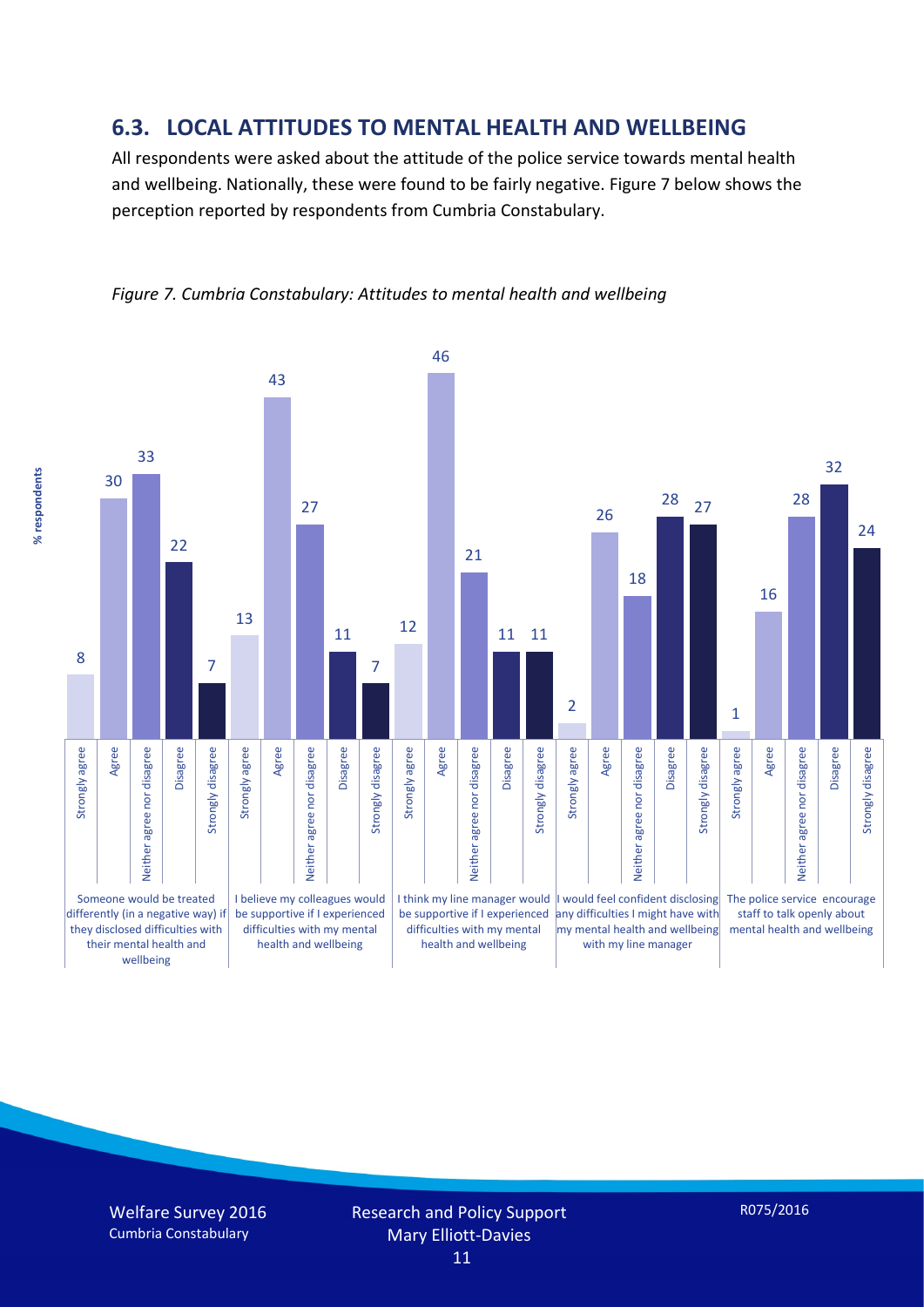# **7. ABSENCE BEHAVIOUR**

## **7.1. ABSENCE**

60% of respondents from Cumbria Constabulary reported one or more days of sickness absence and 23% of respondents indicated that at least one day of their sickness absence was attributable to stress, depression, or anxiety.

## **7.2. PRESENTEEISM AND LEAVEISM**

Presenteeism is the act of attending work while ill. This has been shown to be associated with subsequent health decline, particularly in relation to burnout, $x_i$  and can to lead to elevated absenteeism.<sup>[xii](#page-16-1)</sup> Moreover, evidence suggests that presenteeism can compound the effects of the initial illness and negatively influence job satisfaction, resulting in negative job attitudes and withdrawal from work.<sup>[xiii](#page-16-2)</sup>

Leaveism is a recently coined term to describe hidden sickness absence and work undertaken during rest periods including using allocated time off such as annual leave entitlements to take time off when they are in fact unwell. Findings for Cumbria Constabulary are presented in Figure 8 below.



#### *Figure 8. Cumbria Constabulary: Absence behaviours*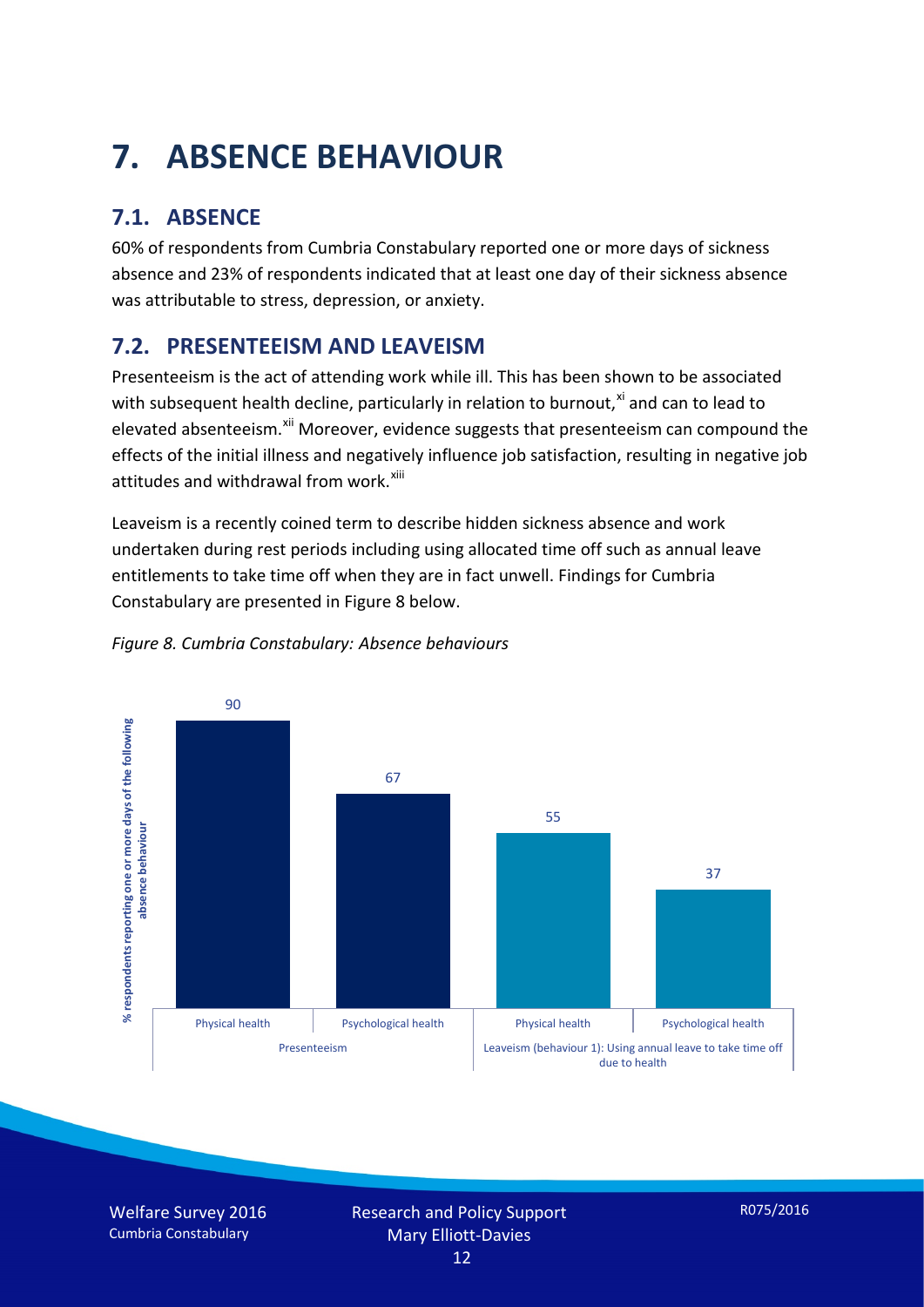# **8. ACCIDENTS, VIOLENCE AND INJURIES**

## **8.1. VIOLENCE**

% respondents **% respondents** Verbal and physical violence was assessed using four questions regarding how often officers received verbal insults, verbal threats, unarmed physical attacks, and attacks with a weapon from members of the public over the previous 12 months. Findings are presented in Figure 9 below.

*Figure 9. Cumbria Constabulary: Frequency of verbal and physical violence from members of the public*

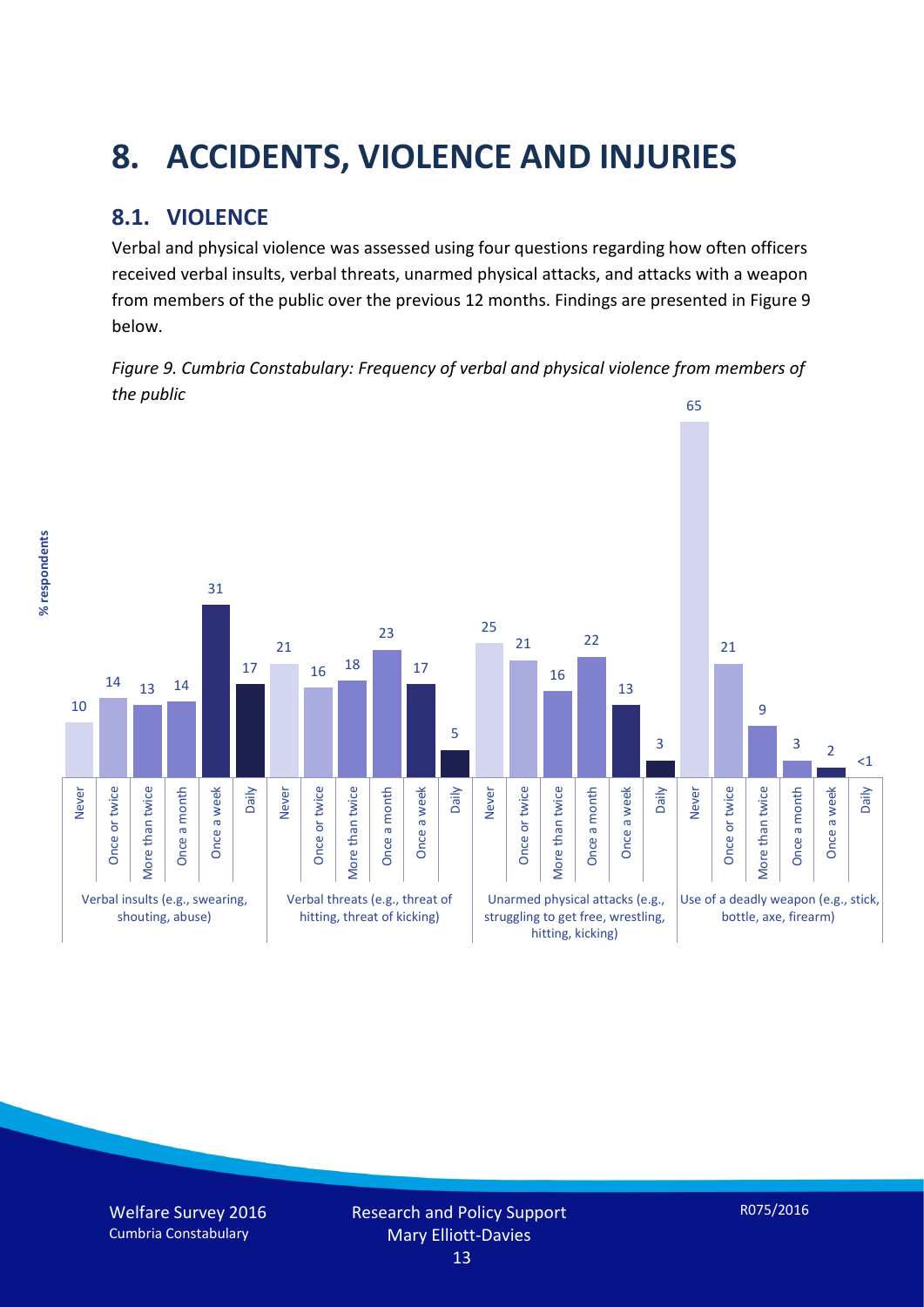#### **8.2. INJURIES DUE TO ACCIDENTS AND VIOLENCE**

22% of Cumbria Constabulary respondents reported that they had suffered one or more injuries that required medical attention as a result of **work-related violence** in the last year – losing more than 77 days in sickness absence. Whilst 33% of Cumbria Constabulary respondents also reported that they had suffered one or more injuries that required medical attention as a result of **work-related accidents** in the last year – losing more than 120 days in sickness absence.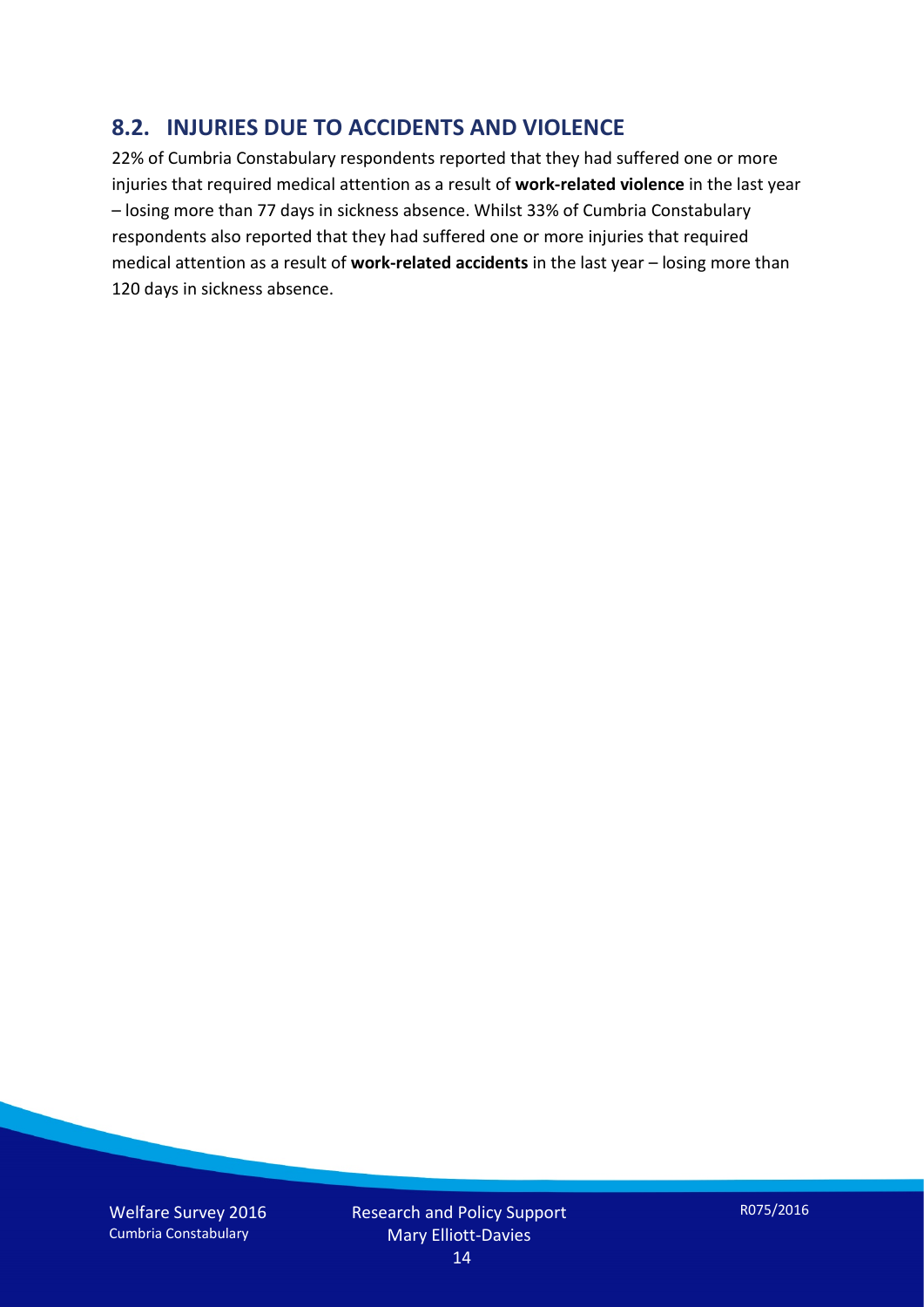## **9. Notes for JBBs**

Additional findings from the 2016 welfare survey are available on request from the Research and Policy department.

The findings of the survey can also be broken down in more detail in terms of different demographic groups, such as rank, role or length of service. However please be aware that we can only go into a certain level of detail with this demographic data in order to preserve respondents' confidentiality.

JBBs wishing to obtain further information can contact Mary Elliott-Davies [\(mary.elliott](mailto:mary.elliott-davies@polfed.org)[davies@polfed.org\)](mailto:mary.elliott-davies@polfed.org) to discuss their requirements. The Research and Policy Department only has one member of staff responsible for these data requests therefore please bear this in mind when contacting the team.

All other interested parties should speak to their local JBB in the first instance.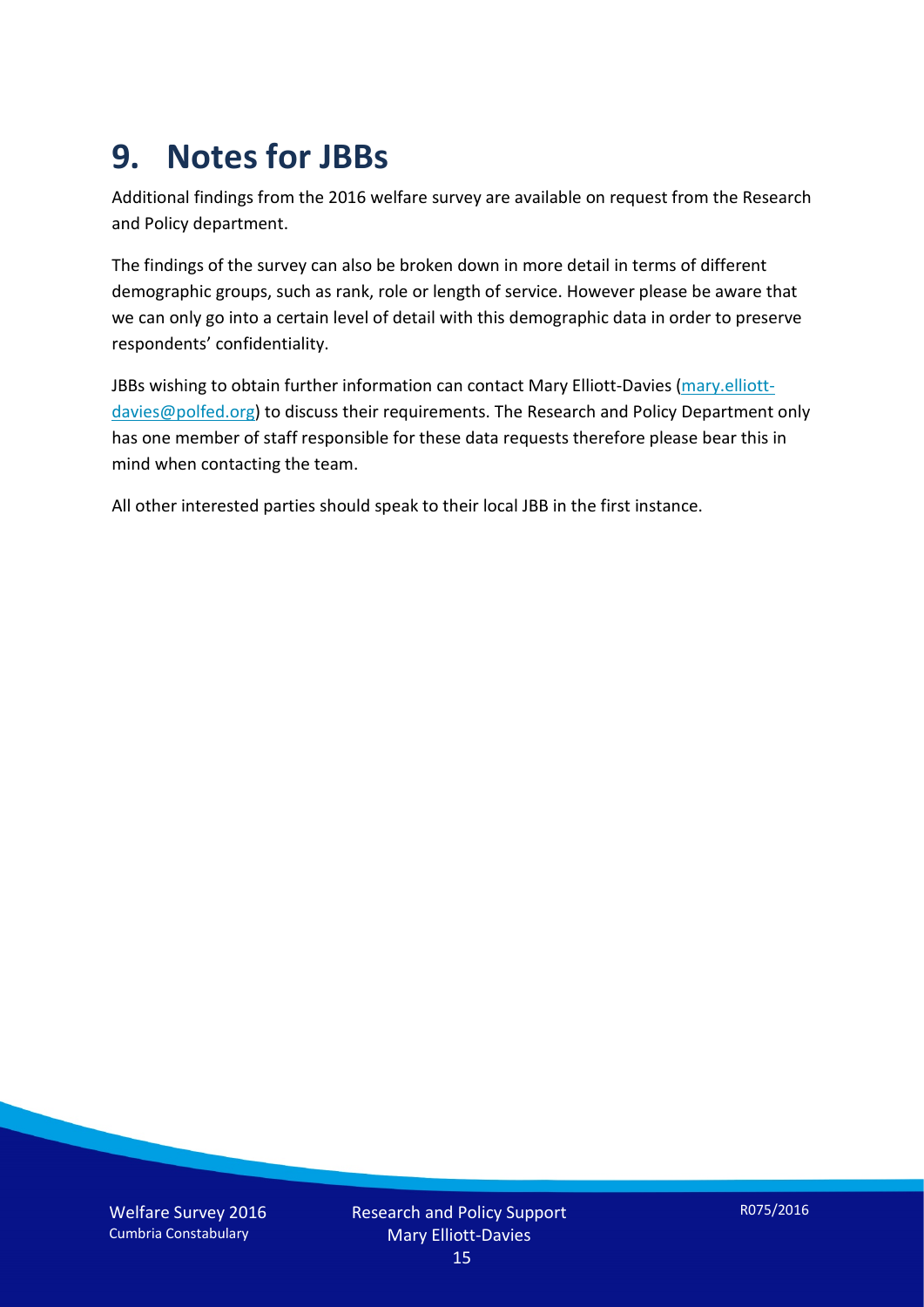# **10. REFERENCES**

<span id="page-15-0"></span>i National Audit Office (2015). Financial Sustainability of Police Forces in England and Wales. Retrieved September 12, 2016, fro[m https://www.nao.org.uk/wp](https://www.nao.org.uk/wp-content/uploads/2015/06/Financial-sustainability-of-police-forces.pdf)[content/uploads/2015/06/Financial-sustainability-of-police-forces.pdf](https://www.nao.org.uk/wp-content/uploads/2015/06/Financial-sustainability-of-police-forces.pdf)

<span id="page-15-1"></span><sup>ii</sup> Home Office (2010). Police Service Strength: England and Wales, 31 March 2010. Retrieved September 12, 2016, from [https://www.gov.uk/government/uploads/system/uploads/attachment\\_data/file/115745/hosb1410](https://www.gov.uk/government/uploads/system/uploads/attachment_data/file/115745/hosb1410.pdf) [.pdf](https://www.gov.uk/government/uploads/system/uploads/attachment_data/file/115745/hosb1410.pdf)

<span id="page-15-2"></span><sup>iii</sup> Home Office (2016). Police Workforce, England and Wales, 31 March 2016. Statistical Bulletin 05/16. Retrieved September 12, 2016, fro[m https://www.gov.uk/government/statistics/police](https://www.gov.uk/government/statistics/police-workforce-england-and-wales-31-march-2016)[workforce-england-and-wales-31-march-2016](https://www.gov.uk/government/statistics/police-workforce-england-and-wales-31-march-2016)

<span id="page-15-3"></span><sup>iv</sup> Elliott-Davies, M., Donnelly, J., Boag-Munroe, F., & Van Mechelen, D. (2016). 'Getting a battering' The perceived impact of demand and capacity imbalance within the Police Service of England and Wales: A qualitative review. The Police Journal, 89, 2, 93-116.

<span id="page-15-4"></span><sup>v</sup> Cousins, R., Mackay, C., Clarke, S., Kelly, C., Kelly, P., & McCaig, R. (2004). 'Management Standards' and work-related stress in the UK: Practical development. *Work & Stress, 18*, 113–136; Mackay, C., Cousins, R., Kelly, P., Lee, S., & McCaig, R. (2004). 'Management Standards' and work-related stress in the UK: Policy background and science. *Work & Stress, 18*, 91–112.

<span id="page-15-5"></span>vi Edwards, J., & Webster, S. (2012). Psychosocial risk assessment: Measurement invariance of the UK Health and Safety Executive's Management Standards Indicator Tool across public and private sector organizations. *Work & Stress, 26*, 130–142

<span id="page-15-6"></span>vii HSE.(2006).Managing shift work: *Health and Safety Guidance*. HSE Books, HSG256, ISBN 9780717661978, Crown Copyright.

<span id="page-15-7"></span>viii Home Office. (2010). Guidance on Variable shift arrangements for police officers [PNB circular] 016-2010.

<span id="page-15-8"></span><sup>ix</sup> Stewart-Brown, S., Tennant, A., Tennant, R., Platt, S., Parkinson, J., & Weich, S. (2009). Internal construct validity of the Warwick-Edinburgh Mental Well-being Scale (WEMWBS): A Rasch analysis using data from the Scottish Health Education Population Survey. *Health and Quality of Life Outcomes, 7*: 15.

<span id="page-15-9"></span>x Smith, A., Johal, S., Wadsworth, E., Davey Smith, G., & Peters, T. (2000). The Scale of Perceived Stress at Work: The Bristol Stress and Health at Work Study. Contract Research Report 265/2000. Sudbury: HSE Books.